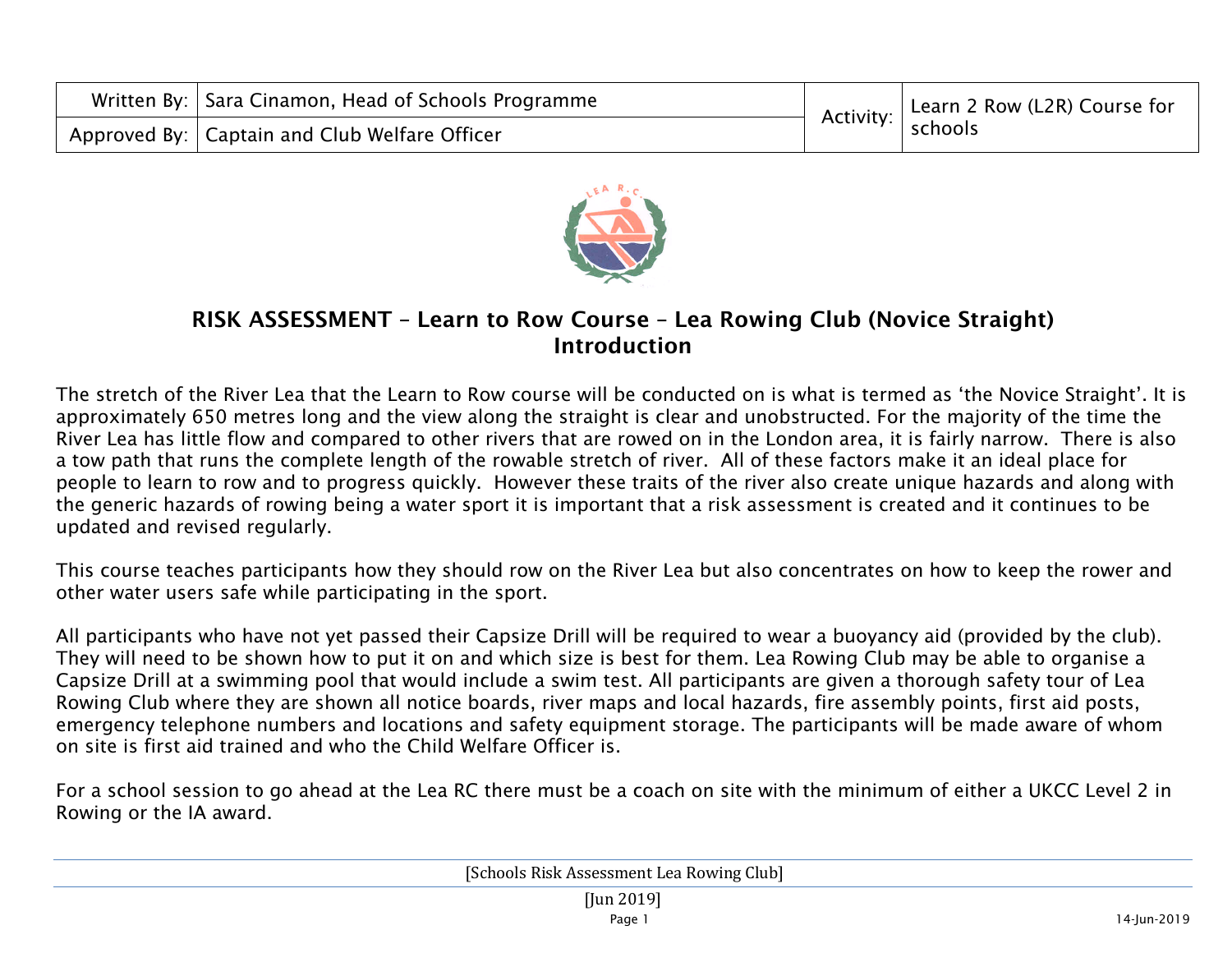|                                                                    | Rowing Club and<br>Lea Rowing Club On Novice Straight<br>Location: |                  |                                                     |                                      |                                                                                                                                                                                                                                                                                                                                                                              | Date: | 6 week course - Year Round                                |          |
|--------------------------------------------------------------------|--------------------------------------------------------------------|------------------|-----------------------------------------------------|--------------------------------------|------------------------------------------------------------------------------------------------------------------------------------------------------------------------------------------------------------------------------------------------------------------------------------------------------------------------------------------------------------------------------|-------|-----------------------------------------------------------|----------|
| Junior Beginner Athletes up to 16 in number<br>Group at Risk:      |                                                                    |                  |                                                     |                                      |                                                                                                                                                                                                                                                                                                                                                                              |       |                                                           |          |
| Hazard                                                             | Probability<br>of Accident<br>occurring                            |                  | Severity of<br>harm if<br>accident<br><b>occurs</b> | Risk prior to<br>control<br>measures | <b>Risk Control Actions needed</b>                                                                                                                                                                                                                                                                                                                                           |       | Level of risk<br>once actions<br>have been<br>carried out |          |
|                                                                    |                                                                    |                  |                                                     | 3.1 Environment                      |                                                                                                                                                                                                                                                                                                                                                                              |       |                                                           |          |
| Getting stuck<br>against boats<br>moored on<br>banks               | Likely                                                             |                  | Slight harm                                         | Medium risk                          | Each boat will have a line attached with a<br>person on the other end to pull them<br>away from such a danger. No line shall be<br>removed until they demonstrate<br>confidence in their manoeuvreability.                                                                                                                                                                   |       | Very low<br>risk                                          |          |
| Being hit by<br>other craft on<br>river                            |                                                                    | Unlikely         | Extremely<br>Harm                                   | Medium risk                          | All participants will be instructed on the<br>navigational rules of the river and<br>coaches will instruct athletes to stay on<br>the correct side of the river. Coaches will<br>maintain vigilance for, and warn of,<br>approaching craft. Emergency stop<br>taught as a priority in first water session.<br>Participants taught how warn other boats<br>and project voice. |       |                                                           | Low risk |
| Rowing into<br>flotsam                                             |                                                                    | Likely           | Moderate<br>Harm                                    | Medium risk                          | The river that the participants will be<br>using will be visually inspected before<br>each outing and large objects either<br>removed from the river or pointed out to<br>participants                                                                                                                                                                                       |       | Low risk                                                  |          |
| Damage to feet<br>while<br>transporting<br>boats across<br>towpath |                                                                    | Very<br>unlikely | Moderate<br>Harm                                    | Low risk                             | Each participant will be asked to wear<br>footwear whilst transporting boats                                                                                                                                                                                                                                                                                                 |       | Very low<br>risk                                          |          |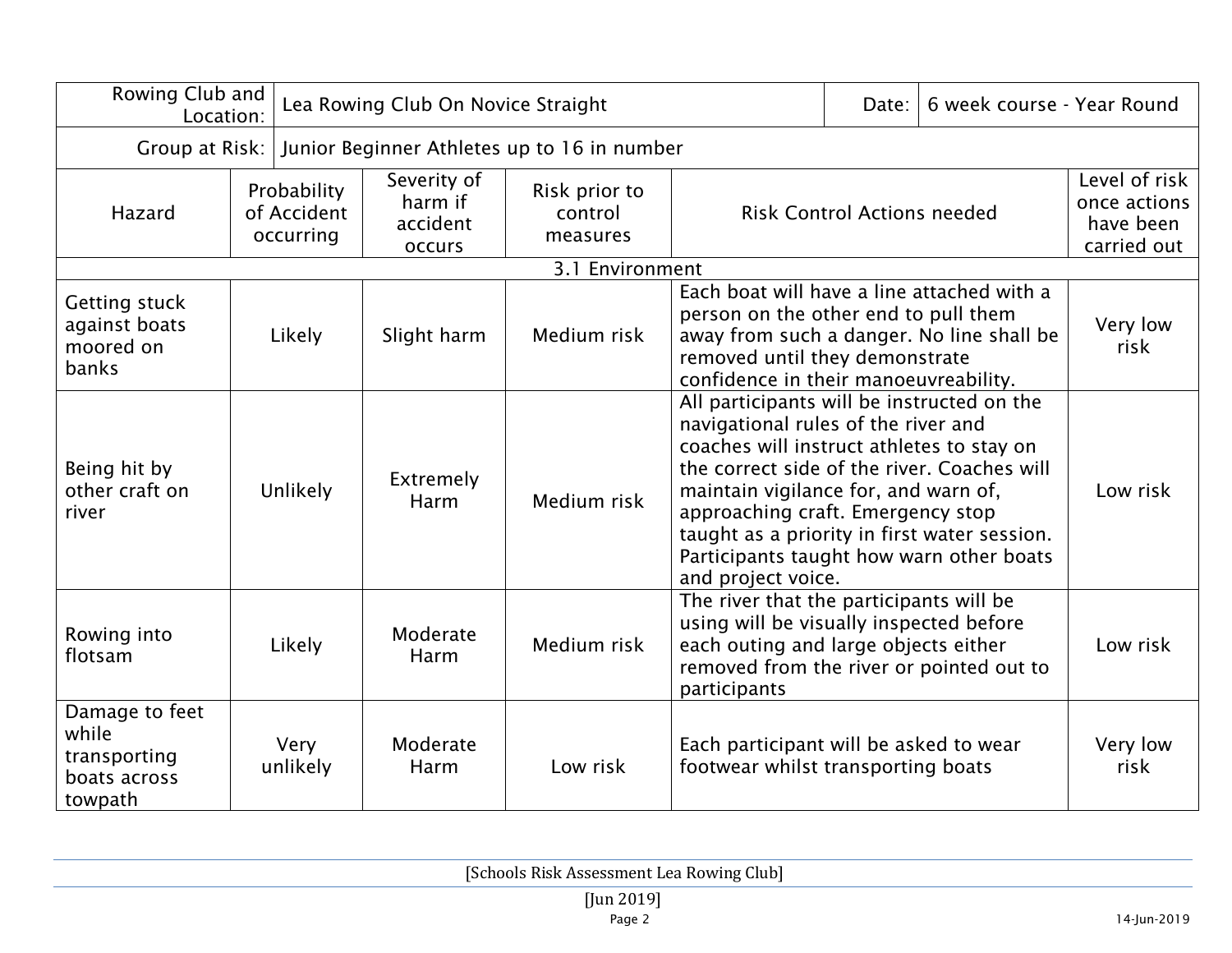| Hitting head on a<br>rigger of another<br>boat                          | Likely           | Moderate<br>Harm | Medium risk   | Participants will be taught how to carry<br>boats on the first session and will be<br>reminded constantly. They will also be<br>shown the dangers.                                                                                                        | Low risk         |
|-------------------------------------------------------------------------|------------------|------------------|---------------|-----------------------------------------------------------------------------------------------------------------------------------------------------------------------------------------------------------------------------------------------------------|------------------|
| Slipping over on<br>towpath or<br>landing stage on<br>ice or wet mud    | Unlikely         | Moderate<br>Harm | Medium risk   | Participants will wear footwear while<br>walking around the boathouse. Large<br>amounts of ice or mud will be swept<br>away.                                                                                                                              | Low risk         |
| Tripping over<br>trestles while<br>moving around<br>boathouse           | Unlikely         | Moderate<br>Harm | Medium risk   | Participants will be shown the dangers<br>and be taught how to carrying out boats.<br>They will be shown where trestles should<br>be stored.                                                                                                              | Low risk         |
| Getting hit by a<br>passing cyclist<br>while moving<br>boat across road | Very<br>Unlikely | Moderate<br>Harm | Low risk      | Each participant will be made aware of<br>this danger. Staff and volunteers will<br>position themselves to keep an eye out<br>for when participants are crossing the<br>towpath.                                                                          | Very low<br>risk |
|                                                                         |                  |                  | 3.2 Capsizing |                                                                                                                                                                                                                                                           |                  |
| Drowning                                                                | <b>Unlikely</b>  | Extreme<br>Harm  | Medium risk   | It is compulsory for all participants to<br>wear a buoyancy aid until such time that<br>they have passed a capsize drill (CD) and<br>swim test (ST).                                                                                                      | Low risk         |
| Capsizing                                                               | Likely           | Slight harm      | Medium risk   | Conduct a capsize drill in the safe<br>environment of a swimming pool to let<br>the participants be aware of what to do in<br>the eventuality that they capsize. Ensure<br>participants know safe position in boat<br>and what could make a boat capsize. | Low risk         |
| Feet getting<br>stuck                                                   | Unlikely         | Extreme<br>harm  | Medium risk   | Heel restraints set at the appropriate<br>height and checked every 6 weeks for<br>suitability                                                                                                                                                             | Low risk         |
| Hitting head                                                            | Very<br>unlikely | Extreme<br>Harm  | Low risk      | Every participant will be taught to grab a<br>rigger with their hand(s) as they capsize                                                                                                                                                                   | Very low<br>risk |
| Panicking once<br>capsized                                              | Unlikely         | Moderate<br>harm | Medium risk   | All participants will participate in a<br>capsize drill.                                                                                                                                                                                                  | Low risk         |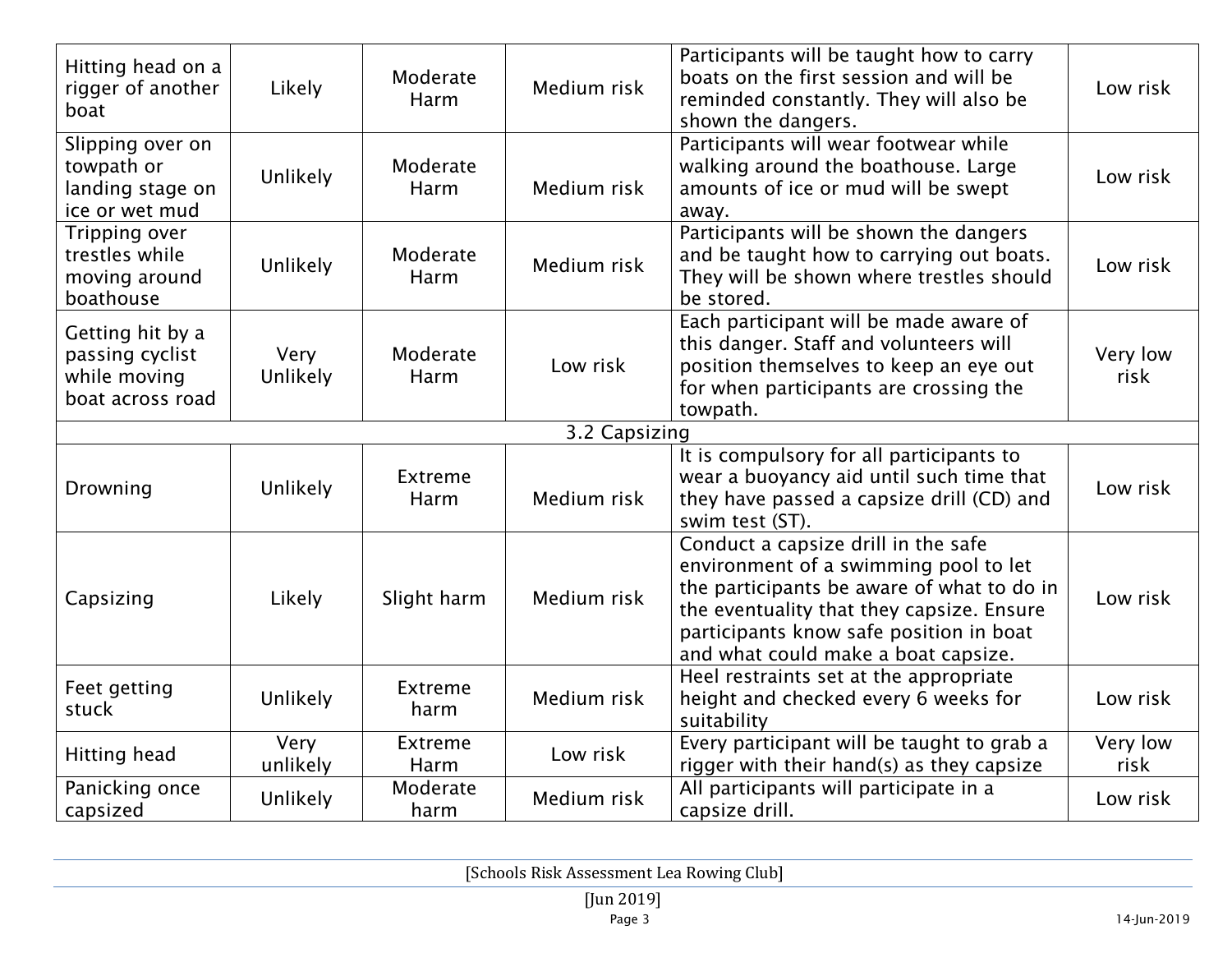| Getting ill from<br>swallowing water     | Unlikely                | Moderate<br>Harm | Medium risk   | Communicate with the environmental<br>agency on the possible issues with the<br>water. Inform participants of any issues<br>and what to do if an incident occurs                                                                                                                                                                                                                                                                                                                                                                                                                  | Low risk         |  |
|------------------------------------------|-------------------------|------------------|---------------|-----------------------------------------------------------------------------------------------------------------------------------------------------------------------------------------------------------------------------------------------------------------------------------------------------------------------------------------------------------------------------------------------------------------------------------------------------------------------------------------------------------------------------------------------------------------------------------|------------------|--|
| Multiple<br>Capsizes at the<br>same time | Unlikely                | Slight harm      | Low risk      | All participants will be aware that they<br>must assume the safety position unless<br>directed otherwise by a coach or<br>volunteer.                                                                                                                                                                                                                                                                                                                                                                                                                                              | Low risk         |  |
|                                          |                         |                  | 3.4 Water     |                                                                                                                                                                                                                                                                                                                                                                                                                                                                                                                                                                                   |                  |  |
| Fog                                      | Very<br><b>Unlikely</b> | Slight Harm      | Very low risk | If visibility does not extend to the end of<br>the Novice Straight (600m) then the<br>participants will not be permitted to boat.                                                                                                                                                                                                                                                                                                                                                                                                                                                 | Very low<br>risk |  |
| Fast stream                              | Unlikely                | Slight harm      | Low risk      | The speed of flow on the Lea Navigation<br>is very low and regular. In the event that<br>flow becomes excessive and dangerous<br>for beginners, participants will not be<br>permitted to boat.                                                                                                                                                                                                                                                                                                                                                                                    | Very low<br>risk |  |
| Extreme<br>Temperature                   | Unlikely                | Extreme<br>Harm  | Medium risk   | Each first aid kit will include a thermal<br>blanket. Each staff member and volunteer<br>will be aware of the signs of<br>Hypothermia. If below -2° no one will go<br>on the water. At least one coach will carry<br>a mobile phone with them and have the<br>numbers of the local hospital and other<br>emergency numbers. Participants will be<br>encouraged to wear hats, gloves and<br>brightly-coloured, multiple and thin<br>layers of clothing. In the event of a<br>capsize, participants will be taught how<br>to get on the boat and out of the water as<br>a priority. | Very low<br>risk |  |
| 3.5 Equipment                            |                         |                  |               |                                                                                                                                                                                                                                                                                                                                                                                                                                                                                                                                                                                   |                  |  |
| Equipment<br>falling on<br>participants  | <b>Unlikely</b>         | Extreme<br>Harm  | Medium risk   | All participants will be instructed on how<br>to remove equipment from racks and<br>how to re rack all equipment safely                                                                                                                                                                                                                                                                                                                                                                                                                                                           | Low risk         |  |

[Schools Risk Assessment Lea Rowing Club]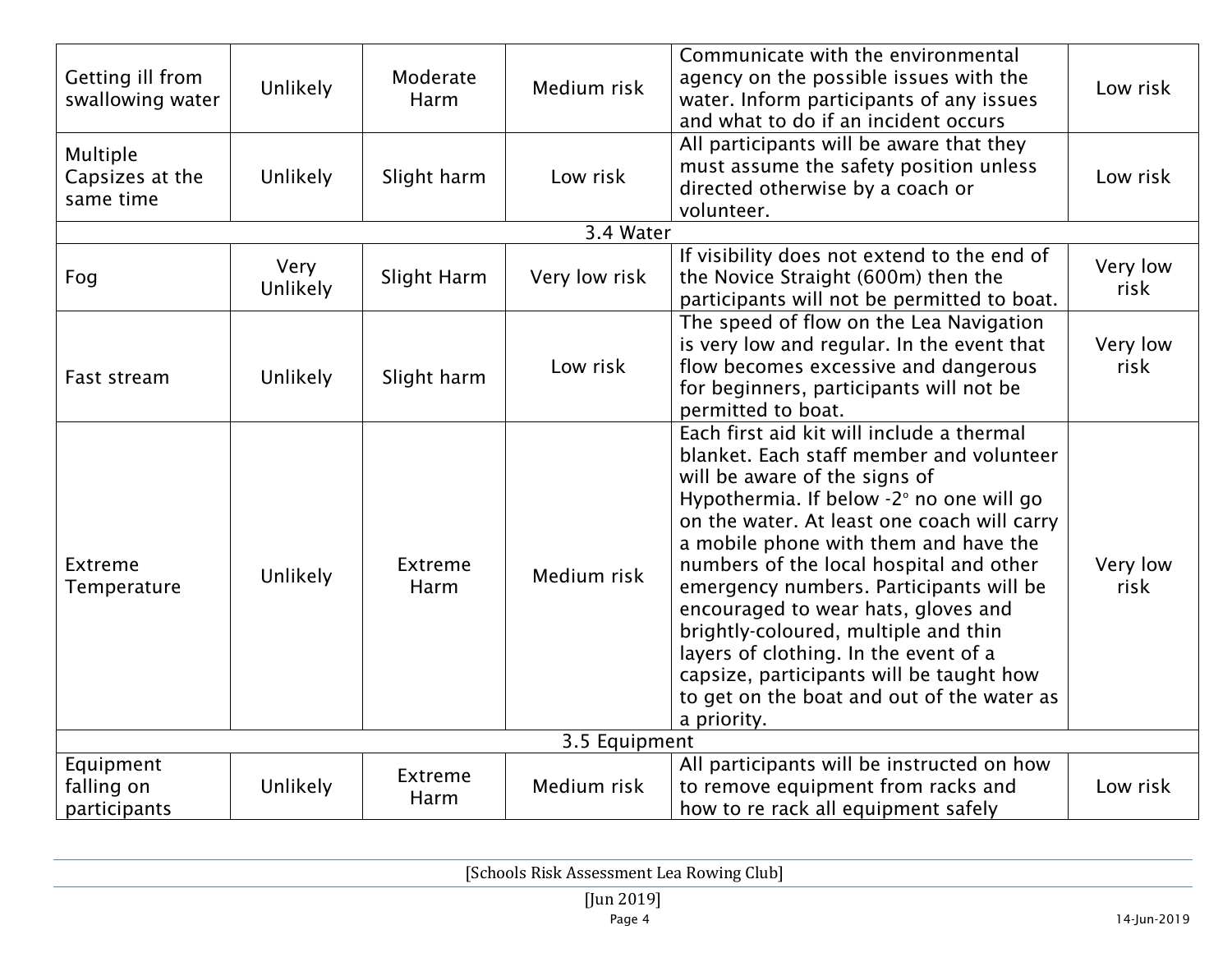| Damaging boats<br>while removing<br>them from boat<br>house   | <b>Unlikely</b>  | Slight harm      | Low risk      | All participants will be instructed on the<br>correct way to carry a boat. They will<br>carry boats in and out of the boathouse<br>in no fewer than pairs.          | Very low<br>risk |  |  |
|---------------------------------------------------------------|------------------|------------------|---------------|---------------------------------------------------------------------------------------------------------------------------------------------------------------------|------------------|--|--|
| Damaging boats<br>while getting in<br>and out of the<br>water | <b>Unlikely</b>  | Slight harm      | Low risk      | All participants will be instructed on the<br>correct way to carry a boat.                                                                                          | Very low<br>risk |  |  |
| Inadequate<br>clothing                                        | <b>Unlikely</b>  | Slight harm      | Low risk      | All participants will be informed about<br>the need for a change of<br>clothes/adequate clothing. We will do<br>spot checks and have a back up set in<br>case.      | Very low<br>risk |  |  |
| Inappropriate<br>clothing                                     | Likely           | Moderate<br>Harm | Medium risk   | If participant has inappropriate clothing<br>for the water session they will be<br>restricted to land training if sufficient<br>staff available or they will watch. | Very low<br>risk |  |  |
| 3.6 Access                                                    |                  |                  |               |                                                                                                                                                                     |                  |  |  |
| Arriving late for<br>a session                                | Very<br>unlikely | Slight harm      | Very low risk | The importance of punctuality will be<br>emphasised. Participants may feel rushed<br>and more open to making errors.                                                | Very low<br>risk |  |  |
|                                                               |                  |                  |               |                                                                                                                                                                     |                  |  |  |

This risk assessment has been carried out in compliance to British Rowing guidance on Risk Assessment for rowing, section 1.2 in Row Safe: A Guide to Good Practice in Rowing, 2008.